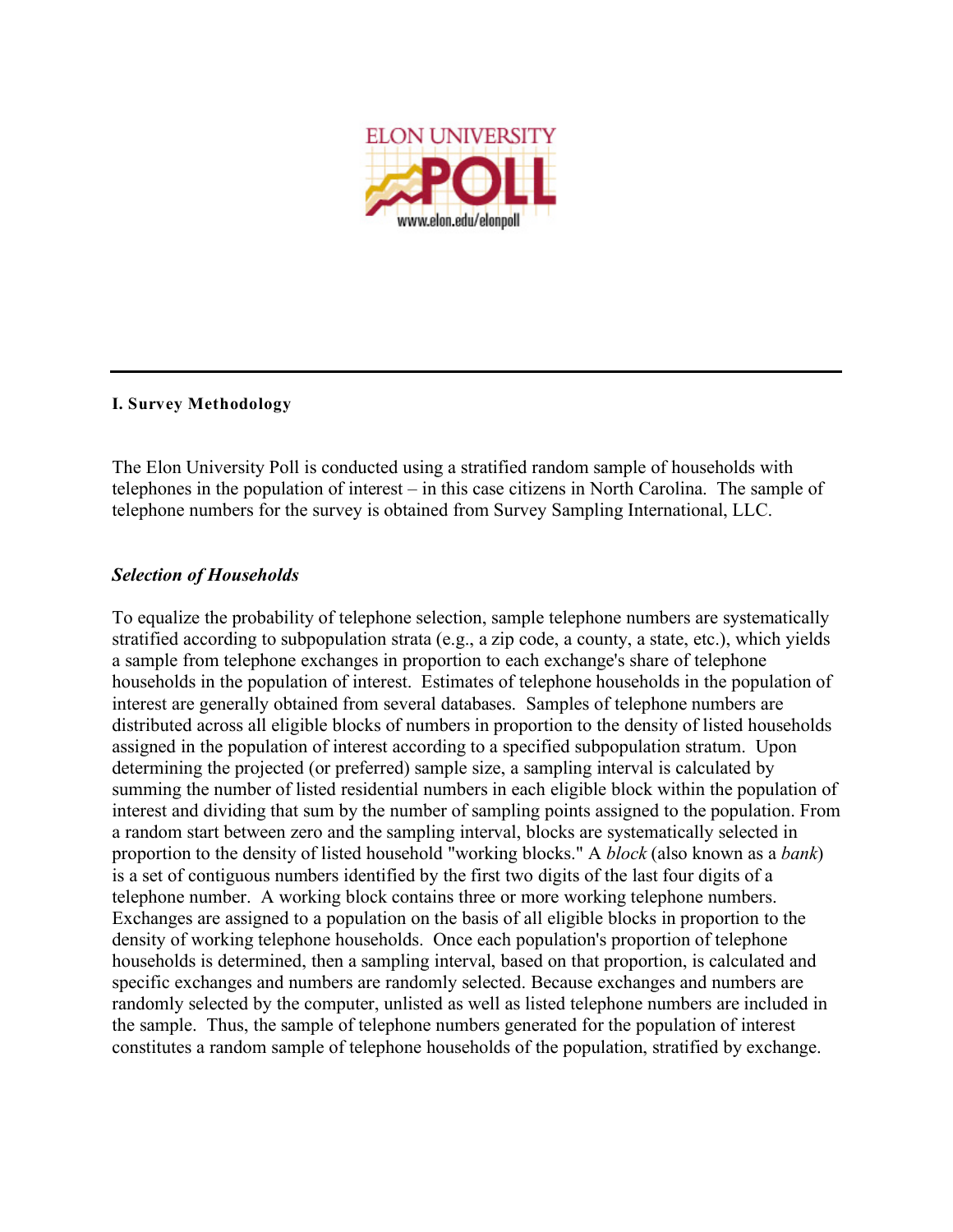### *Procedures Used for Conducting the Poll*

The survey was conducted Monday, February  $18<sup>th</sup>$  through Thursday, February  $21<sup>st</sup>$  of 2008. During this time calls were made from 5:00 pm to 9:00 pm EST. The Elon University Poll uses CATI system software (computer assisted telephone interviewing) in the administration of surveys. For each working telephone number in the sample, several attempts were made to reach the household. Only individuals in households 18 years or older were interviewed; those reached at business or work numbers were not interviewed. Within each household, one adult is generally selected based on whether s/he is the oldest or youngest adult in the home. Interviews, which are conducted by student interviewers, are completed with adults from households in the target population as specified. Interviews for this survey were completed with 764 adults from households in North Carolina. For a sample size of 764, there is a 95 percent probability that our survey results are within plus or minus 3.6 percent (the margin of sampling error) of the actual population distribution for any given question. For sub-samples (a subgroup selected from the overall sample), the margin of error is higher depending on the size of the subsample. When we use a subsample, we identify these results as being from a subsample and provide the total number of respondents and margin of error for that subsample. In reporting our results, we note any use of a subsample where applicable. Because our surveys are based on probability sampling, there are a variety of factors that prevent these results from being perfect, complete depictions of the population; the foremost example is that of margin of sampling error (as noted above). With all probability samples, there are theoretical and practical difficulties estimating population characteristics (or parameters). Thus, while efforts are made to reduce or lessen such threats, sampling error as well as other sources of error – while not all inclusive, examples of other error effects are non-response rates, question order effects, question wording effects, etc. – are present in surveys derived from probability samples.

# *Questions and Question Order*

The Elon University Poll provides the questions as worded and the order in which these questions are administered (to respondents). Conspicuous in reviewing some questions is the "bracketed" information. Information contained within brackets ( [ ] ) denotes response options as provided in the question; this bracketed information is rotated per question to ensure that respondents do not receive a set order of response options presented to them, which also maintains question construction integrity by avoiding respondent acquiescence based on question composition. Some questions used a probe maneuver to determine a respondent's intensity of perspective. Probe techniques used in this questionnaire mainly consist of asking a respondent if their response is more intense than initially provided. For example, upon indicating whether s/he is satisfied or dissatisfied, we asked the respondent "would you say you are very ". This technique is employed in some questions as opposed to specifying the full range of choices in the question. Though specifying the full range of options in questions is a commonly accepted practice in survey research, we sometimes prefer that the respondent determine whether their perspective is stronger or more intense for which the probe technique used. Another method for acquiring information from respondents is to ask an "open-ended" question. The open-ended question is a question for which no response options are provided, i.e., it is entirely up to the respondent to provide the response information.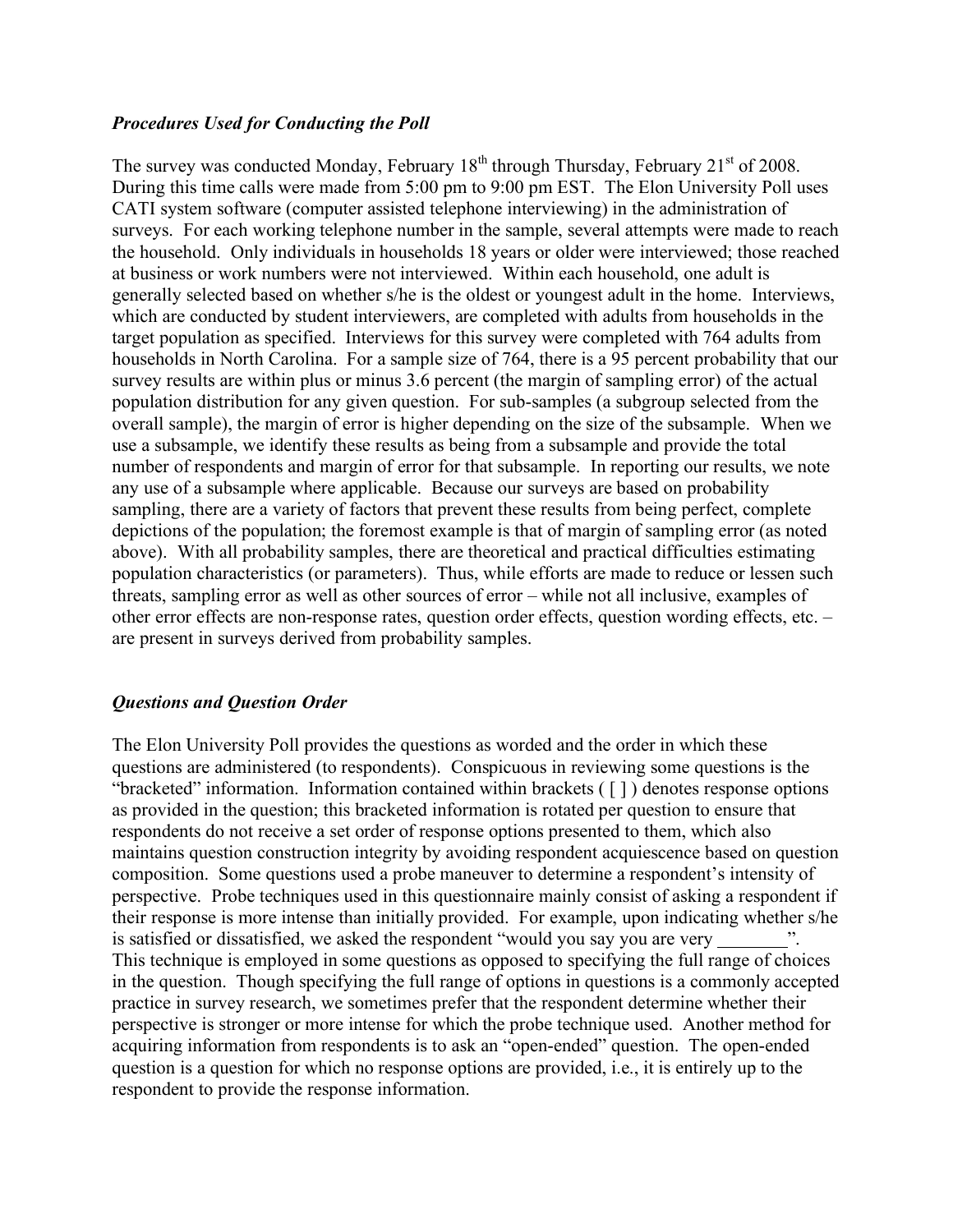### *The Elon University Poll*

The Elon University Poll is conducted under the auspices of the Center for Public Opinion Polling (Hunter Bacot, Director), which is a constituent part of the Institute for Politics and Public Affairs (George Taylor, Director); both these organizations are housed in the department of political science at Elon University. These academic units are part of Elon College, the College of Arts and Sciences at Elon University, which is under the direction of Dr. Steven House (Dean). The Elon University administration, led by Dr. Leo Lambert, President of the university, fully support the Elon University Poll as part of its service commitment to state, regional, and national constituents. Dr. Hunter Bacot, a professor in the department of political science, directs the Elon University Poll. Elon University students administer the survey as part of the University's commitment to experiential learning where "students learn through doing."

# **II. Survey Instrument and Percent Distributions by Question**

Interviews were completed with 764 adults from households in the North Carolina. For a sample size of 764, there is a 95 percent probability that our survey results are within plus or minus 3.6 percent (the margin of sampling error) of the actual population distribution for any given question. Data are weighted to reflect the adult population in terms of gender.

| <b>About the Codes appearing in Questions and Responses</b> |                                                                                                                                                                                                                                                                                                                                                                                                                                                                   |  |  |  |
|-------------------------------------------------------------|-------------------------------------------------------------------------------------------------------------------------------------------------------------------------------------------------------------------------------------------------------------------------------------------------------------------------------------------------------------------------------------------------------------------------------------------------------------------|--|--|--|
|                                                             |                                                                                                                                                                                                                                                                                                                                                                                                                                                                   |  |  |  |
| <b>Response Options not offered</b>                         | Response options are not offered to the person taking the<br>survey (respondent), but are included in the question as<br>asked (and usually denoted by brackets, []). Response<br>options are generally offered only for demographic<br>questions ((background characteristic, e.g., age, education,<br>income, etc.).                                                                                                                                            |  |  |  |
| $v =$ volunteered response                                  | Respondents volunteer response option. As response<br>options are not offered to those taking the survey, some<br>respondents offer or volunteer response options. Though<br>not all volunteered options can be anticipated, the more<br>common options are noted.                                                                                                                                                                                                |  |  |  |
| $p =$ probed response                                       | Respondents self-place in this option or category. A probe<br>maneuver is used in questions to allow the respondent to<br>indicate whether her/his response is more intense than<br>initially provided for in the choices appearing in the<br>question. For example, on probe questions the<br>interviewer, upon a respondent indicating that she/he is<br>satisfied (or dissatisfied), is instructed to ask him/her<br>"Would you say you are "very satisfied"?" |  |  |  |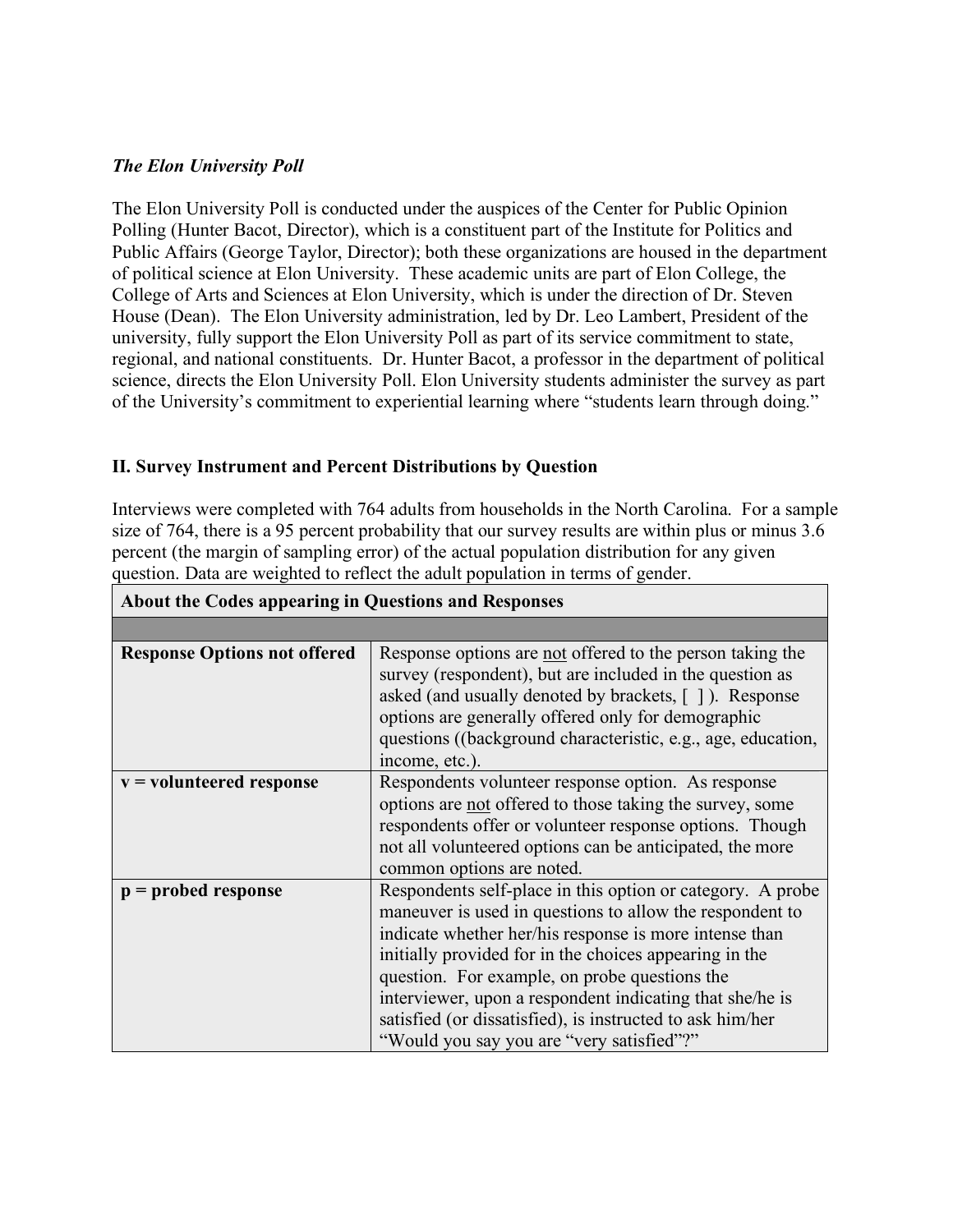Now I would like to know what you think about Senator Elizabeth Dole . . . Do you [approve or disapprove] of **the way Elizabeth Dole is handling her job as United States Senator? (probe)**

|                         | Percent |
|-------------------------|---------|
| STRONGLY DISAPPROVE (p) | 9.6     |
| <b>DISAPPROVE</b>       | 13.3    |
| <b>APPROVE</b>          | 39.2    |
| STRONGLY APPROVE (p)    | 11.5    |
| DON T KNOW (v)          | 26.3    |
| REFUSED (v)             |         |
| Total (764, +/-3.6)     | 100.0   |

**Would you say you are [satisfied or unsatisfied] with Senator Dole's representation of North Carolina? (probe)**

|                           | Percent |
|---------------------------|---------|
| VERY UNSATISFIED (p)      | 9.8     |
| <b>UNSATISFIED</b>        | 14.6    |
| <b>SATISFIED</b>          | 44.0    |
| <b>VERY SATISFIED (p)</b> | 10.7    |
| DON T KNOW (v)            | 20.8    |
| REFUSED (v)               |         |
| Total (764, +/-3.6)       | 100.0   |

**How [important or unimportant] is President Bush's performance in your evaluation of Senator Dole? Is it [not at all important, somewhat important, or very important]?**

|                                   | Percent |
|-----------------------------------|---------|
| NOT AT ALL IMPORTANT              | 43.3    |
| SOMEWHAT IMPORTANT                | 27.0    |
| <b>VERY IMPORTANT</b>             | 12.0    |
| HAVEN'T GIVEN IT MUCH THOUGHT (v) | 3.3     |
| DON'T KNOW (v)                    | 14.0    |
| REFUSED (v)                       | .5      |
| Total (764, +/-3.6)               | 100.0   |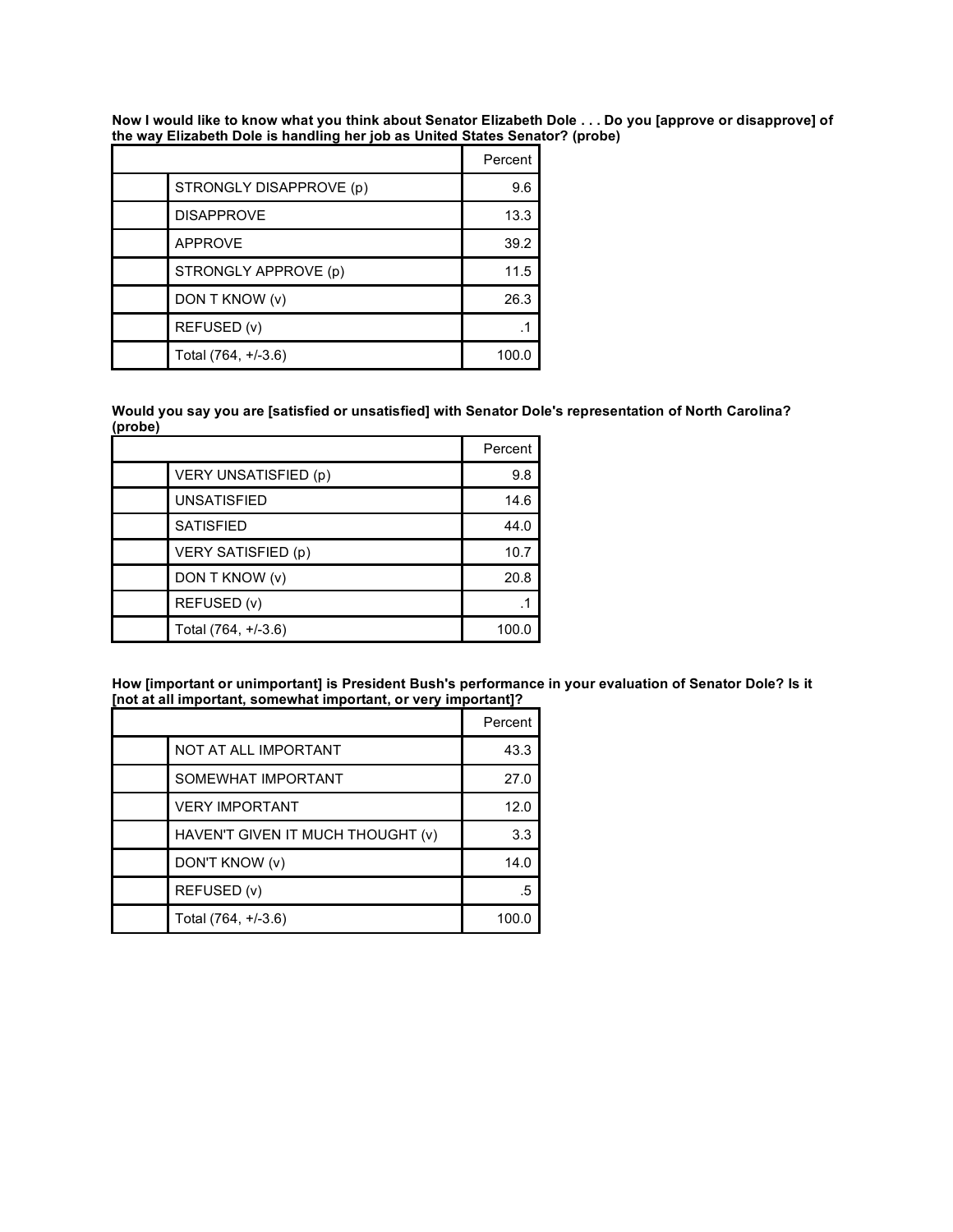|  |  |  |  |  |  | Do you plan to vote [for or against] Elizabeth Dole as U.S. Senator from North Carolina? |
|--|--|--|--|--|--|------------------------------------------------------------------------------------------|
|  |  |  |  |  |  |                                                                                          |
|  |  |  |  |  |  |                                                                                          |

|                          | Percent |
|--------------------------|---------|
| <b>AGAINST</b>           | 24.8    |
| <b>FOR</b>               | 37.4    |
| TOO EARLY TO TELL (v)    | 14.2    |
| DON'T KNOW/ NOT SURE (v) | 22.5    |
| REFUSED (v)              | 1.1     |
| Total (764, +/-3.6)      | 100.0   |

**if against, go to next question**

**if for, too early to tell, don't know/not sure, or refused, skip to next set of questions**

# **Who do you think is the best candidate to oppose Senator Dole? (open ended)**

|                                  | Percent |
|----------------------------------|---------|
| KAY HAGAN (v)                    | 6.5     |
| JIM NEAL (v)                     | 3.9     |
| NAMED SOMEONE ELSE /OTHER (v)    | 8.2     |
| TOO EARLY TO TELL / NOT SURE (v) | 34.8    |
| DON'T KNOW (v)                   | 46.6    |
| Total (189, +/-7.3)              | 100.0   |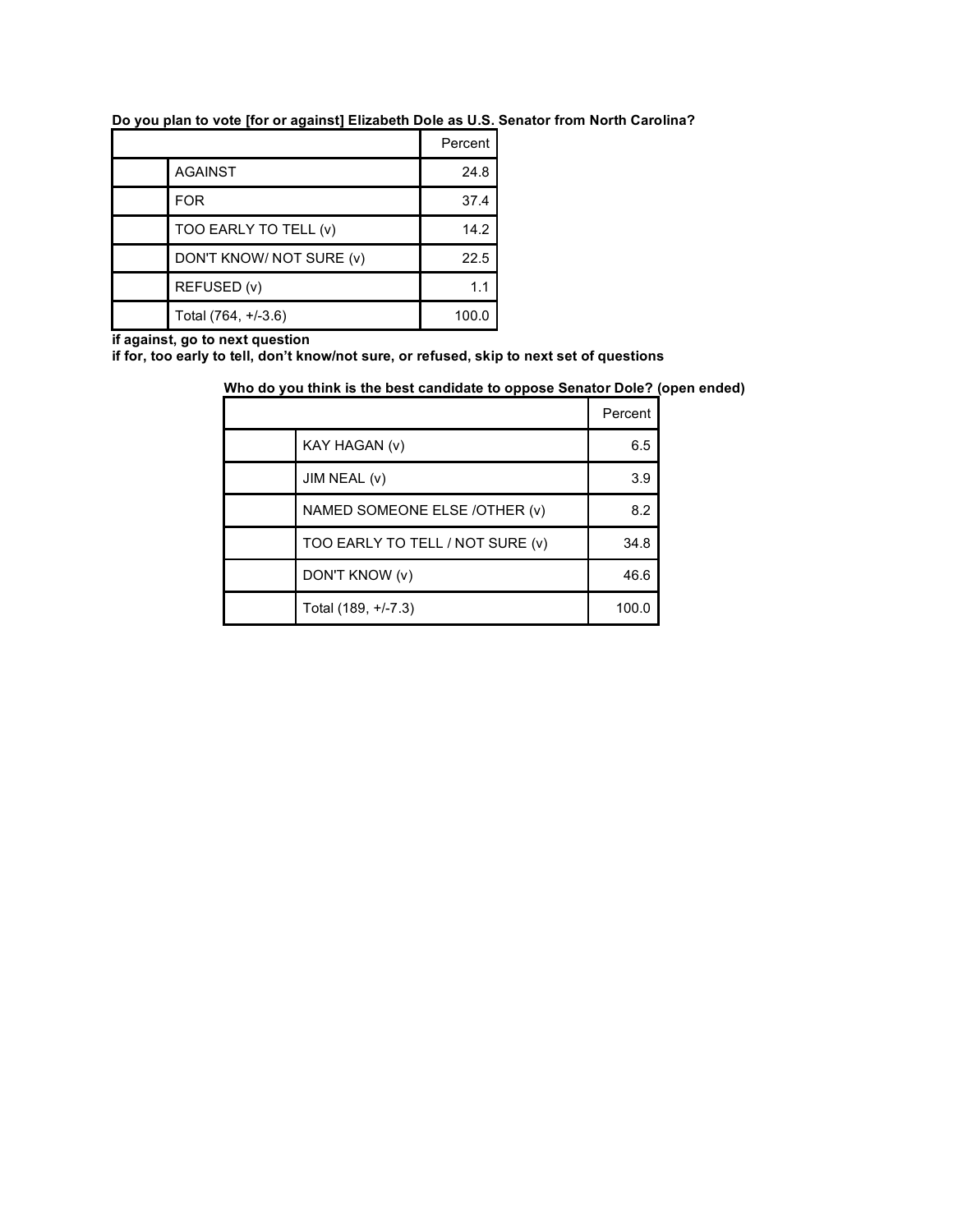**Now I would like to know what you think about the President of the United States. . . Do you [approve or disapprove] of the way George W. Bush is handling his job as President? (probe)**

|                         | Percent |
|-------------------------|---------|
| STRONGLY DISAPPROVE (p) | 39.0    |
| <b>DISAPPROVE</b>       | 18.9    |
| <b>APPROVE</b>          | 25.0    |
| STRONGLY APPROVE (p)    | 10.5    |
| DON T KNOW (v)          | 6.3     |
| REFUSED (v)             |         |
| Total (764, +/-3.6)     | 100.0   |

#### **Do you [approve or disapprove] of the way President Bush is handling the economy? (probe)**

|                         | Percent |
|-------------------------|---------|
| STRONGLY DISAPPROVE (p) | 32.4    |
| <b>DISAPPROVE</b>       | 24.1    |
| <b>APPROVE</b>          | 29.8    |
| STRONGLY APPROVE (p)    | 5.5     |
| DON T KNOW (v)          | 7.3     |
| REFUSED (v)             |         |
| Total (764, +/-3.6)     | 100.0   |

# **Do you [approve or disapprove] of the way President Bush is handling the war in Iraq? (probe)**

|                         | Percent |
|-------------------------|---------|
| STRONGLY DISAPPROVE (p) | 38.8    |
| <b>DISAPPROVE</b>       | 21.9    |
| <b>APPROVE</b>          | 26.2    |
| STRONGLY APPROVE (p)    | 8.9     |
| DON T KNOW (v)          | 4.0     |
| REFUSED (v)             | .3      |
| Total (764, +/-3.6)     | 100.0   |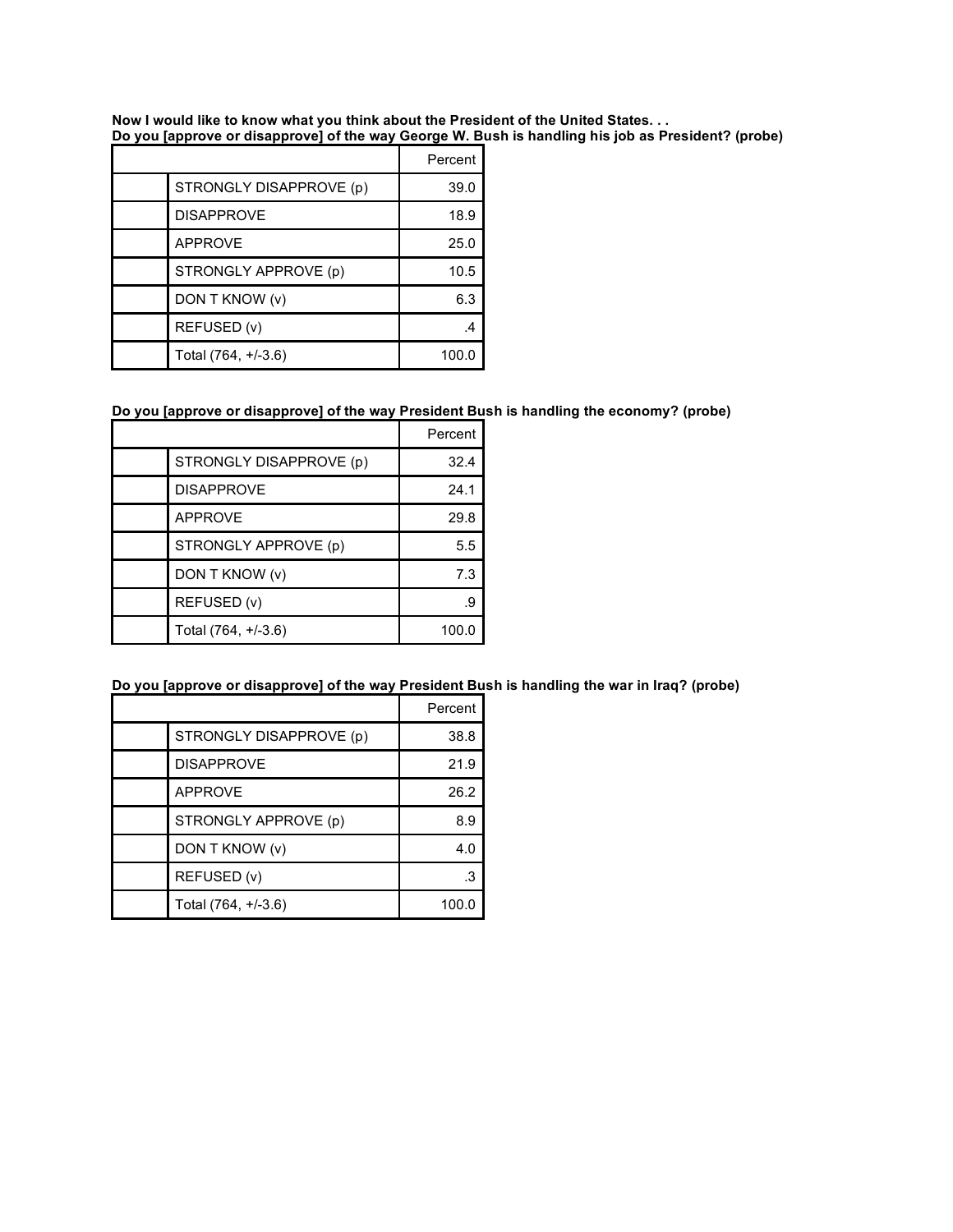**Now I d like to know how you feel about Congress . . .**

Please tell me how much confidence you, yourself, have in this Congress? [none at all, not much, some, or a **lot]**

|                            | Percent |
|----------------------------|---------|
| NO CONFIDENCE AT ALL       | 18.3    |
| <b>NOT MUCH CONFIDENCE</b> | 32.4    |
| <b>SOME CONFIDENCE</b>     | 43.1    |
| A LOT OF CONFIDENCE        | 3.4     |
| DON T KNOW (v)             | 27      |
| Total (764, +/-3.6)        | 100.0   |

#### **Would you say that lately your confidence in Congress has [increased, decreased, or remained the same]?**

|                          | Percent |
|--------------------------|---------|
| <b>DECREASED</b>         | 45.8    |
| <b>REMAINED THE SAME</b> | 42.0    |
| <b>INCREASED</b>         | 9.8     |
| DON T KNOW (v)           | 2.5     |
| Total (764, +/-3.6)      | 100.0   |

Overall, who do you trust to do a better job coping with the main issues the nation faces this year . . . [do **you trust President Bush or the Democrats in Congress to do a better job]?**

|                       | Percent |
|-----------------------|---------|
| <b>PRESIDENT BUSH</b> | 33.3    |
| DEMOCRATS IN CONGRESS | 44.2    |
| <b>BOTH</b><br>(v)    | 2.0     |
| NEITHER<br>(v)        | 13.8    |
| DON T KNOW (v)        | 5.9     |
| REFUSED (v)           | .8      |
| Total (764, +/-3.6)   | 100.0   |